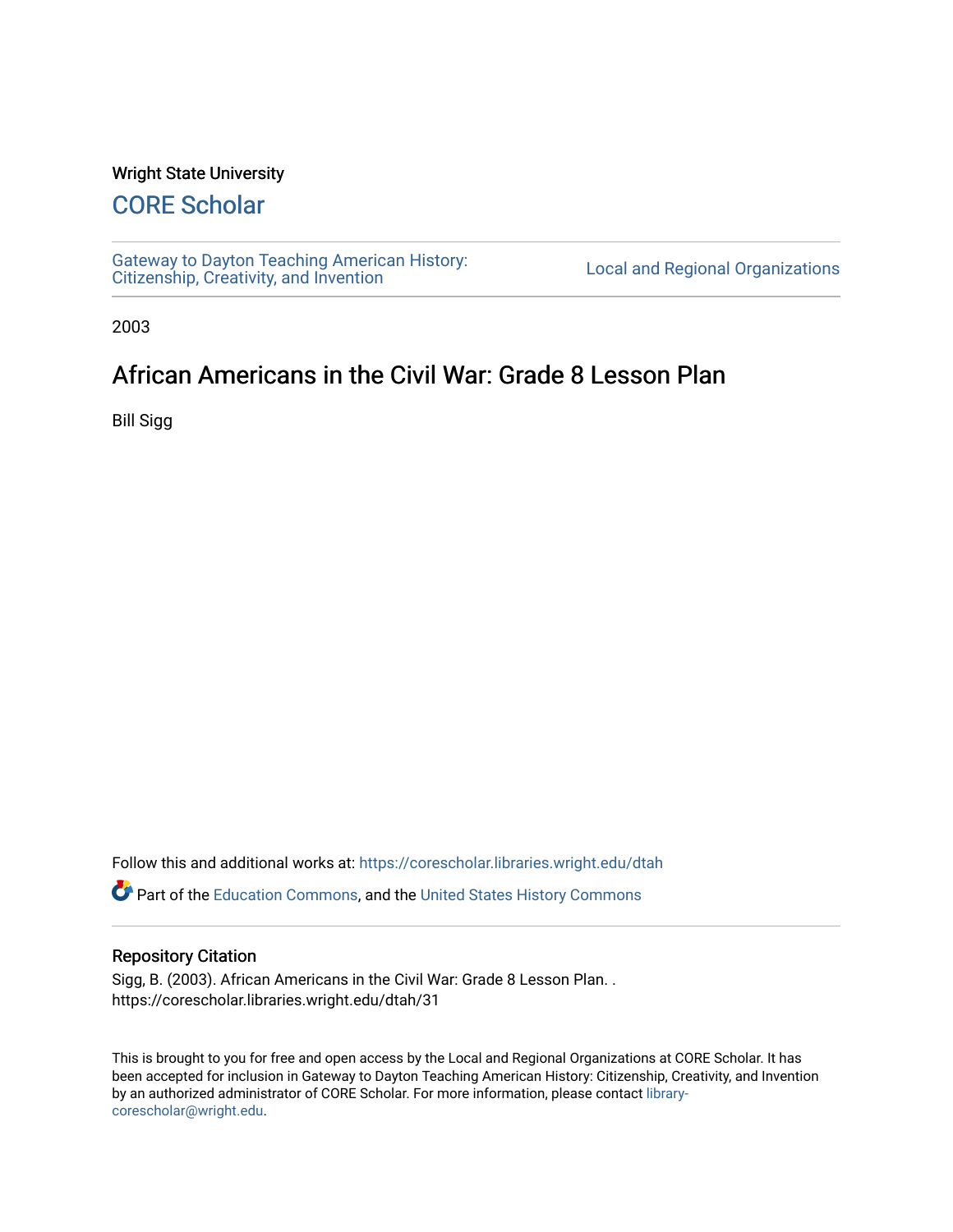#### Lesson Plans African Americans in the Civil War

Author: Bill Sigg

Grade(s): 8 Suggested Time: 1,45 minute class

#### Materials

paper pencil rulers (to construct a timeline) student copies of the recruiting poster, bill, and speech copies of the primary sources and document-based questions. *\*Primary sources can be accessed by clicking on the link under resources.* 

### Core Instruction

1) Have students construct a timeline for the following events:

April 1861: First shots of the Civil War (Fort Sumter).

July 1862: Congress passes the Confiscation Act freeing slaves who had masters in the Confederate Army.

January 1863: The Emancipation Proclamation declares all slaves in rebellious states free.

May 1863: U.S. Government establishes the Bureau of Colored Troops.

July 1863: President Lincoln issues General Order #233 threatening reprisal on Confederate prisoners of war if captured black Union soldiers are mistreated by the Confederacy.

June 1864: Congress grants equal pay to U.S. Colored Troops.

April 1865: By the war's end, 21 black soldiers are awarded the Medal of Honor

2) Distribute speeches and bill. Allow time for students to read it aloud or silently.

3) Distribute questions based on the primary source documents.

4) After a discussion of the questions, conduct an assessment to measure the students' learning.

### Assessment

Situation #1: Imagine that you are a free black make living in Columbus, OH in 1863. You have seen the recruiting poster and have been thinking a lot about whether or not to enlist in the Union Army.

Task: Write a one-page letter to your mother telling her of the decision you have made about enlisting (or not enlisting). Be sure to explain the reasons that caused you to make the decision.

Situation #2: Imagine that you are a newspaper editor in Columbus, OH in 1863. The Civil War has been dragging on for more than two years already and shows no signs of ending soon. You are aware that many black males are willing to enlist in the Union Army but you fear that they